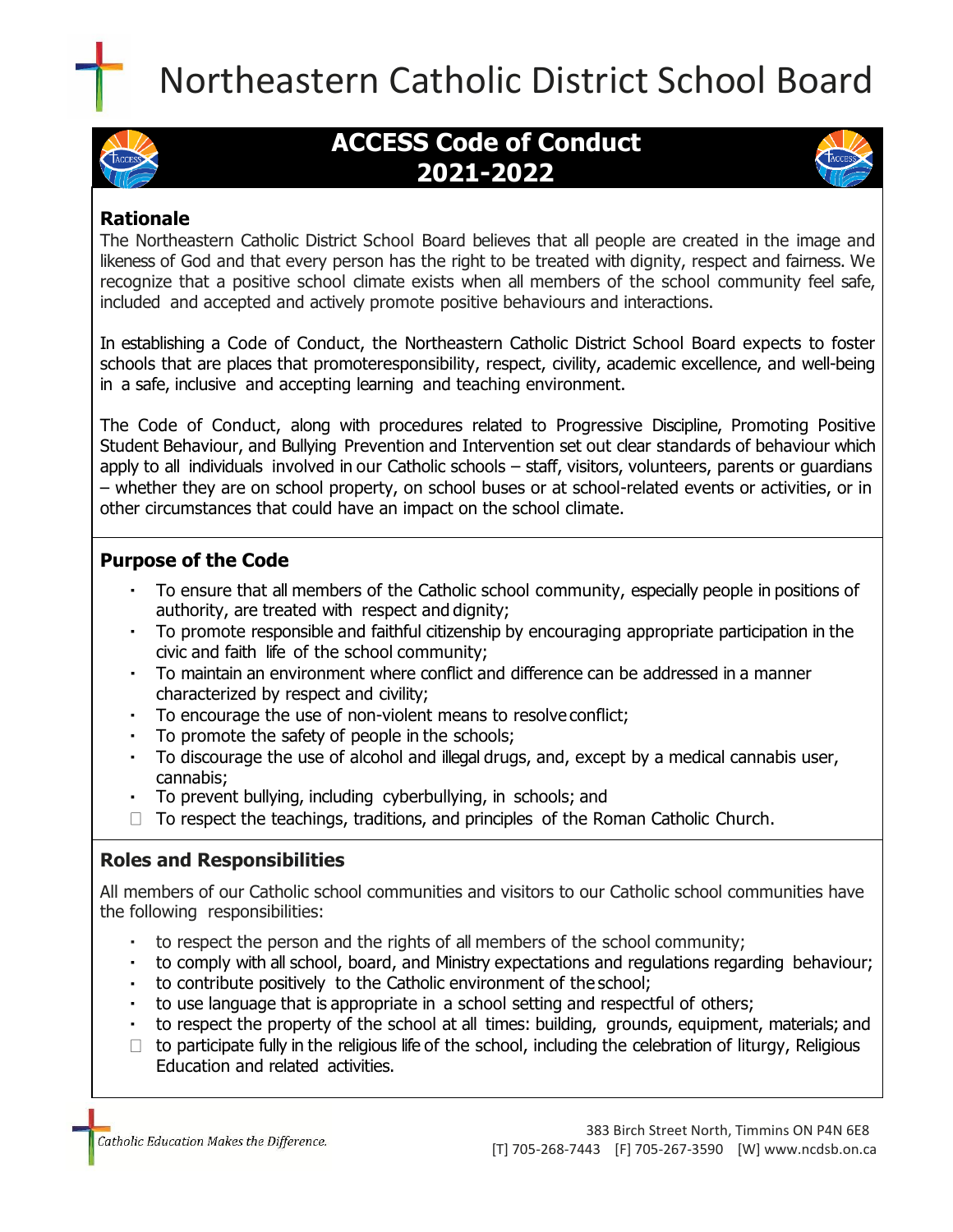## **Standards of Behaviour**

#### **Respect, C ivilit y, and Responsible C it izenship**

To create, promote, and sustain a safe, inclusive and accepting school climate, all members of the school community **must**:

- Respect and comply with applicable federal, provincial and municipal laws;
- Demonstrate honesty and integrity;
- Respect differences in people, in their ideas and opinions;
- Treat one another with dignity and respect at all times, especially when there is disagreement;
- Respect and treat others fairly, regardless of race, ancestry, place of origin, colour, ethnic origin, citizenship, creed, sex, sexual orientation, gender identity, gender expression, religion, age, marital status, family status, appearance or disability;
- Respect the rights of others;
- Show proper care and regard for school property and the property ofothers;
- Take appropriate measures to help those in need, including those who are experiencing bullying;
- Seek assistance from a member of the school staff, if necessary, to resolve conflict peacefully;
- Respect all members of the school community, especially persons in positions of authority;
- Respect the need of others to work in an environment that is conducive to learning and teaching, including by ensuring that personal mobile devices are only used during instructional time for educational and other permitted purposes; and,
- Use appropriate language with all persons and not swear at any person in a position of authority.

## **Safety**

To create, promote, and sustain a safe, inclusive and accepting school climate, all members of the school community are accountable and responsible for their behaviour, and **shall not**:

- Engage in bullying behaviours, including cyberbullying;
- Commit sexual assault;
- Traffic in weapons, illegal and/or restricted drugs;
- Give alcohol or drugs, including cannabis or cannabis products to a minor;
- Commit robbery;
- Be in possession of any weapon or replica weapon, including a firearm;
- Use any object to threaten or intimidate another person;
- Cause injury to any person with an object;
- Be in possession of, or be under the influence of, or provide others with alcohol, illegal and/or restricted drugs, cannabis or cannabis products;
- Inflict or encourage others to inflict bodily harm on another person;
- Engage in hate propaganda and other forms of behaviour motivated by hate or bias;
- Oppose authority;
- Commit an act of vandalism to school property, property located on the premises of the school or personal property.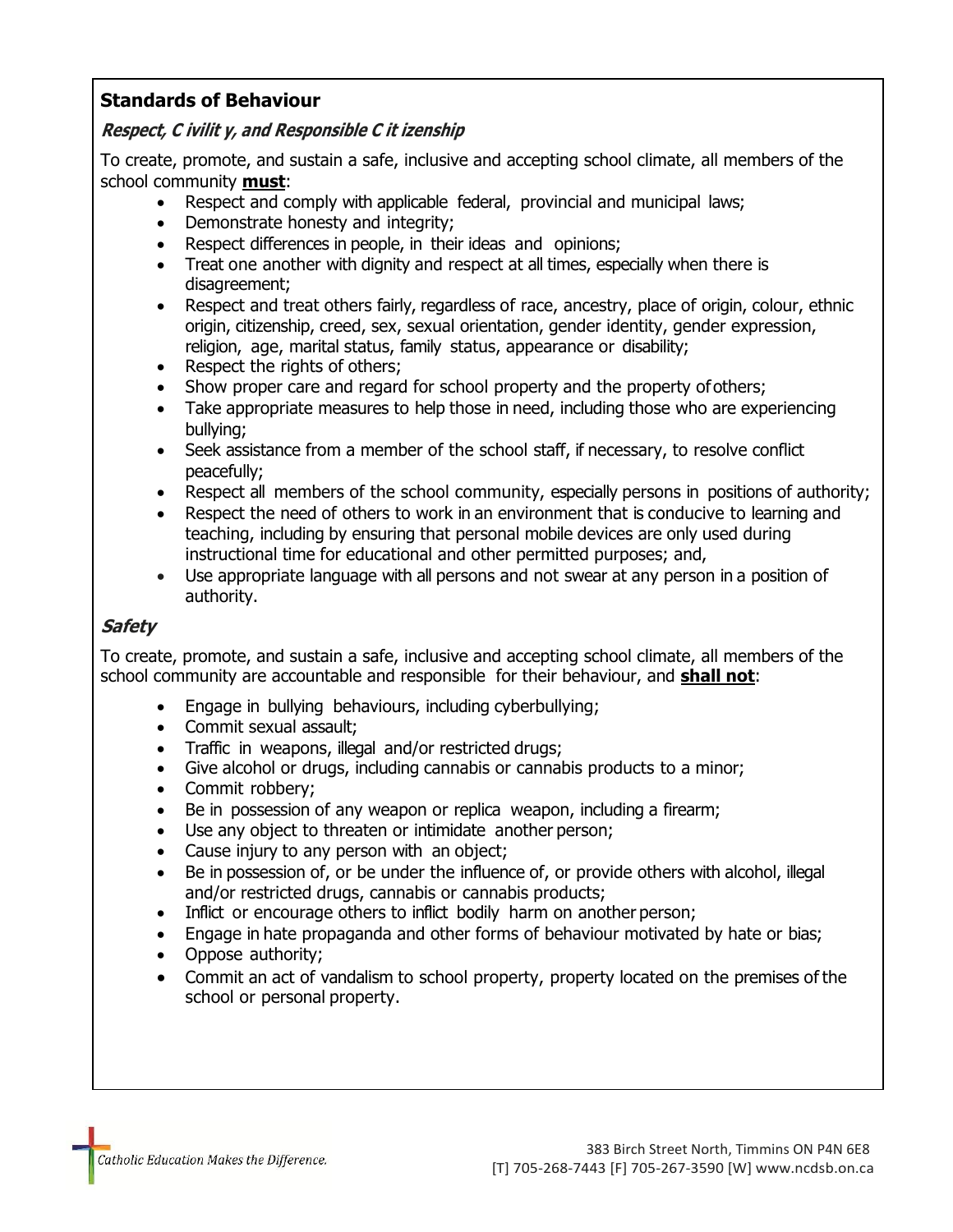## **Expectations of Conduct**

In addition to demonstrating the Standards of Behaviour, all members of the school community are expected to align and monitor their behaviour in accordance with the following provisions:

#### **Academic Honesty**

Members of the school community must not knowingly plagiarize, cheat, or copy the language, thoughts, or ideas of another person and present them as their own work. Staff members must inform themselves of the restrictions of the Copyright Act and adhere to the *Fair Dealing Guidelines* that address copyright law (CMEC Copyright Consortium).

#### **Attendance**

Regular attendance and punctuality by all members of the school community is essential to support student success. Student attendance is compulsory as described in the Education Act and it is the parent/guardian responsibility to ensure students attend school. In case of a student absence or late arrival, the parent/guardian must inform the school in advance. Students in elementary schools are not permitted to leave school property during regular school hours without the principal receiving a confirmation of parental permission. Parents/Guardians must also contact the school should there be a change required to the daily dismissal routine.

#### **Care and Respect for Property and Grounds**

School community members share responsibility for helping to keep school buildings, grounds, and adjacent neighborhoods clean and safe. Use of garbage cans and recycling bins to dispose of waste is expected at all times. All borrowed materials (i.e. textbooks, laptops, tools, etc.) must be returned in clean and working conditions. Damage to any borrowed material must be reported immediately. W illful damage or vandalism to any borrowed material, or to any property, building, or grounds, is not permitted and may require restitution by the person inflicting the damage.

#### **Dress Code**

Members of the school community are expected to dress in a tidy and modest manner that supports full participation in their required daily activities. Clothing, jewelry, or other visible items that are deemed by the principal to be offensive in any way, including to race, gender, or Christian teachings, are not permitted. Clothing that promotes alcohol, drugs, vulgar language, tobacco products or violence are not permitted. In all cases where staff or student uniform policies have been adopted, staff and students are required to dress according to such policies. If the dress code is not adhered to, principals will address the individual to seek compliance. Students will be asked to change the clothing and parents will be notified.

#### **Drugs and Alcohol**

While on school property, at any school-related or school-sponsored event, or on the school bus, the possession, sale, or use of alcohol, illegal or restricted drugs, and, unless the person is a medical cannabis user, cannabis, is not permitted.

#### **I mmunizat ion**

The Immunization of School Pupil's Act, 1982, states that parents/guardians are required to complete the prescribed program of immunization for each pupil. Failure to do so will result in suspension and/or exclusion from school by the Public Health Unit. All parents/guardians are urged to make sure that all children have the required up-to-date immunization.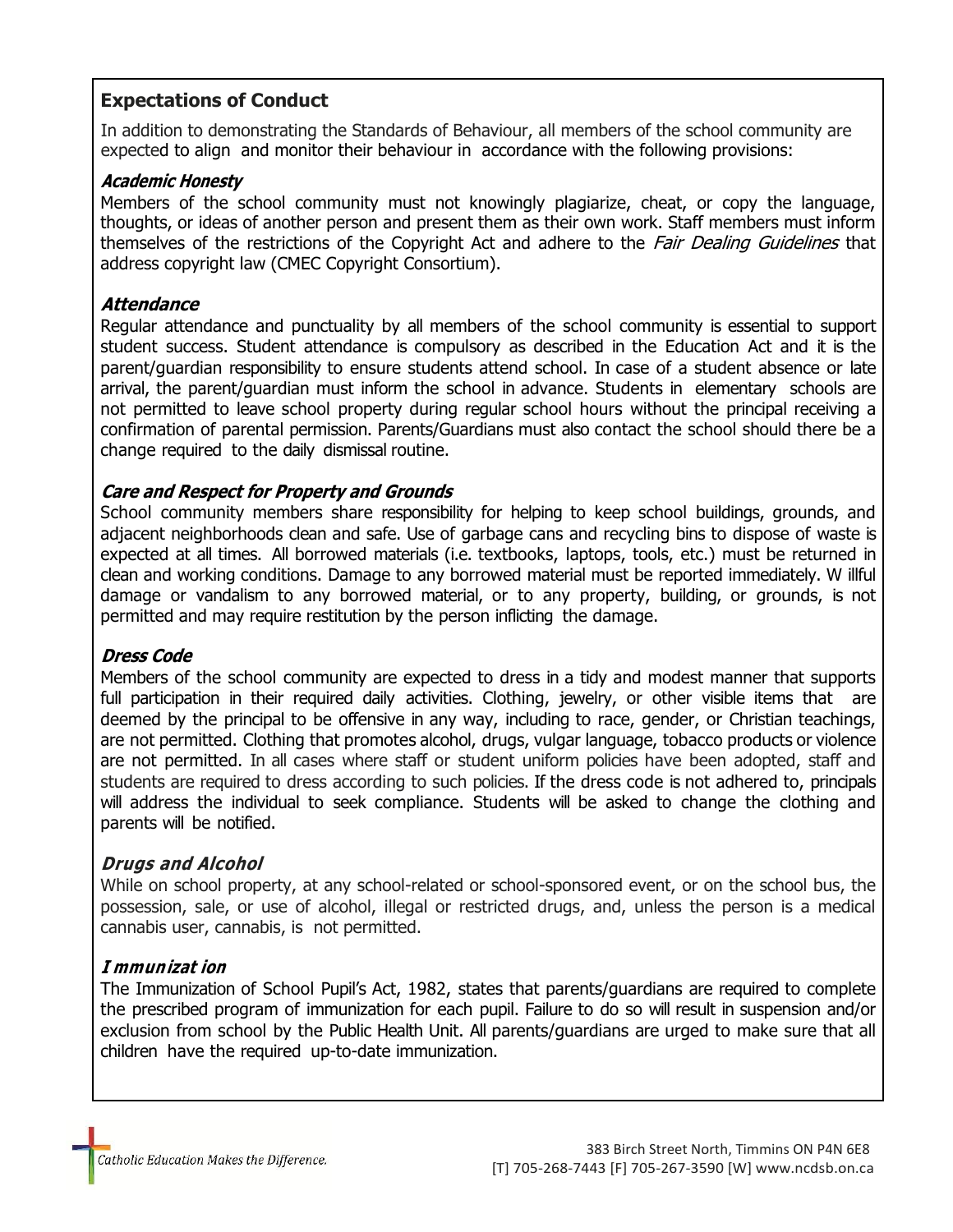#### **Medication**

Students requiring any prescription or over-the-counter medication during the school day must comply with all expectations of the *NCDSBProvision of Health Support Servicesin Schools* procedure (APE012). Parents/Guardians will be required to advise the principal of the requirement and complete the Administration of Medication Form. For safety reasons, no student should bring any form of medication to school without prior approval from the principal.

## **Photographs, Digital Images,and Audio/ Video Recording**

School community members are expected to respect the privacy rights of others and refrain from taking pictures or capturing audio or video recordings of any person on school property without first obtaining the permission of every person included in the image or recording. Permission must also be obtained to share images or recordings in any format (i.e. printing, digitally sharing via email or social media apps, etc.). Schools will obtain permission from parents/guardians for the purposes of including students in images and recordings within the enrolment registration and update process. Schools will also provide notice in areas where video surveillance is occurring for safety purposes, in accordance with NCDSB Policy I-1: Video Surveillance. It is recommended that students take steps to limit their involvement in taking pictures or recording others on school property, and to ensure permission is obtained if proceeding with this activity.

## **Responsible Use of I nformation and Communicat ion Technology**

School community members who are granted access to the Internet through the board network must abide by the provisions of the *Responsible Use of Information and Community Technology* policy (I-2) and procedures (API001). Staff and students are required to the acknowledge their review of the acceptable use provisions each year. Online activity is monitored and access to inappropriate or illeg al material is prohibited.

### **Search and Seizure**

Desks and lockers and other storage spaces are school property and as such there is to be no expectation of privacy on the part of students. A search of any storage space is permissible by the school administrator. In this case, the principal or the vice-principal is acting under the authority of the Education Act to maintain proper order and discipline in the school, and not as an agent of the police.

#### **Smoking and Vaping**

Smoking and vaping is prohibited in all buildings and on all property owned, leased and operated by the Board, as well as on school buses or other school-sponsored transportation. This applies to parking lots as well, and smoking/vaping cannot occur while in a vehicle parked in a board-operated parking lot. In accordance with the Smoke Free Ontario law, no person may smoke within 20 metres of any school property. Students are not permitted to engage in smoking or vaping during school, at any school-related or school-sponsored event, or while on the school bus.

## **Use of Personal Mobile Devices During I nstructional Time**

The use of personal mobile devices, including cell phones, tablets, wearable technology (i.e. SMART watches) and any audio devices (including headphones), during instructional time is only permitted under the following circumstances:

- for educational purposes, as directed by an educator
- for health and medical purposes
- to support special education needs

The use of any personal mobile device must not, in any way, interfere with teaching conducted by the staff or the learning of any student during instructional time. Personal mobile devices need to be stored in a secure location (locker, pocket, purse, backpack, etc.) and they are not to be visible unless